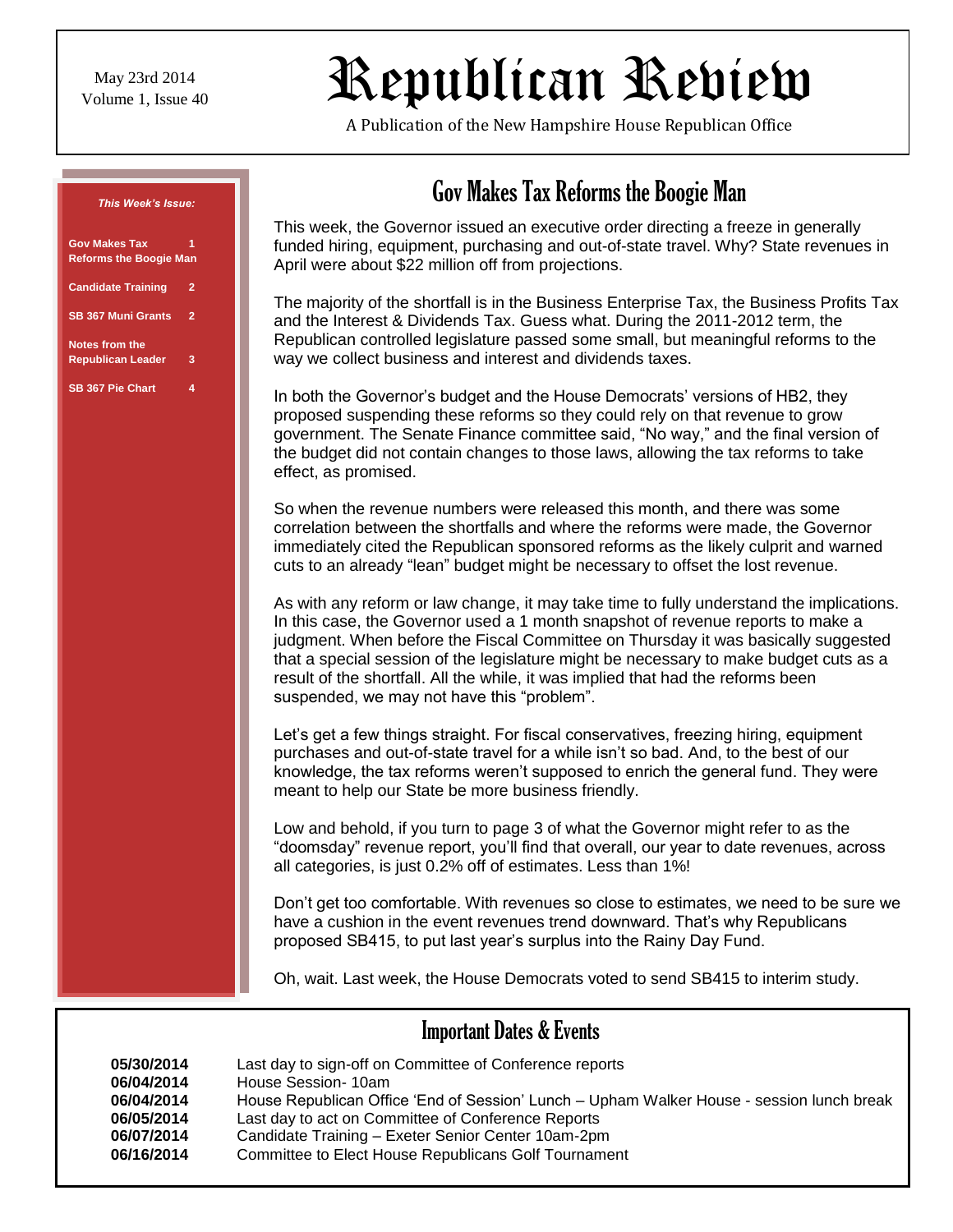#### **Join the New Hampshire Republican State Committee and the Committee to Elect House Republicans**

FOR AN INFORMATIVE AND ENGAGING

## CANDIDATE & GRASSROOTS TRAINING ON THE SEACOAST

June 7, 2014 10AM-2PM

*Exeter Senior Center 30 Court Street Exeter, New Hampshire*

Topics to Include: Becoming a Candidate Campaign Technology Door Knocking/Messaging Fundraising

**To RSVP: [ElectHouseRepublicans.com/June7](http://r20.rs6.net/tn.jsp?f=001ZYdGg05V3kGEL7GUhk6QqkDxcj1XDFVwm4t9mYCGWC9dO0p08xu4blLEjOHIlRvNQdJujiuQnZuRUPPQRL-4-4gzgszy-IV1_xSGcIIj0ocQ3tAAFmr5WhdgeioLcbz7cNVHBP4obZBRfAcLARzP7pLAeRouLZlstx06EuTgDbfMKVkom8o0dmvk0hPJWgIK&c=9-WoemI9U22K5xknh7Hr5bK38FyaA2BsUD_ntF4Nl7ONiv9qEs6lSQ==&ch=V3C-z9-qzqekfyS1LJ6y5WZzsIfoLluXdUzaHBqSbWY-uurxAko-hA==)**

# SB 367: How Big Will Your Town's Slice of the Pie Be?

This week, Gov. Hassan signed into law SB 367, which increases the gas tax by 4.2 cents. As you may know, the bill earmarks just 12% of the previous year's revenue to give back to towns in the form of municipal block grants. Although the intended purpose of these grants is for towns to improve their town roads, there is no provision that they must spend it on infrastructure improvement.

The Legislative Budget Office (LBA) estimates that an additional \$4,017,357 will be distributed in grants in FY2016. Over time this number will gradually decrease as vehicles become more efficient, and gas consumption declines. By 2033, they estimate grants will total about 5% less.



in additional grants will be distributed to



towns and cities across the state

**How big is your slice of the pie? Turn to page 4.**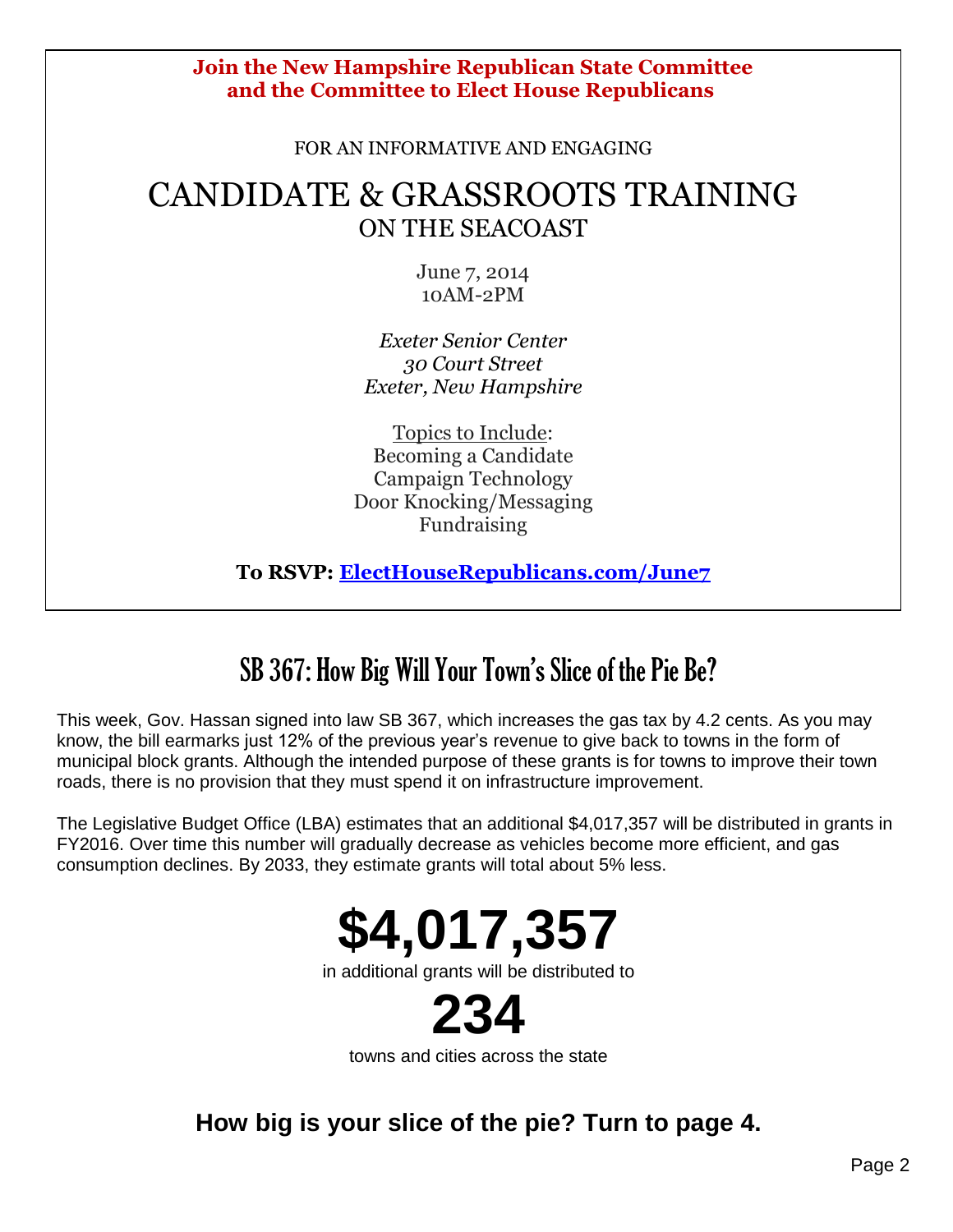## Note from the Republican Leader:

House Republicans,

In case you missed it in the calendar, the House Republican Office will be hosting an "End of Session" lunch social for Republican members during the lunch break on June 4<sup>th</sup> at the Upham Walker House.

Join us for a bite to eat, celebrate the end of session, and share a few moments with fellow Republicans before heading over to the Speaker's Ice Cream Social.

We look forward to seeing you there!

Please have a safe and happy Memorial Day.

Gene G. Chandler

#### **The Committee to Elect House Republicans Golf Tournament**

Monday, June 16th Wentworth by the Sea in Rye, NH.

> Registration: 12pm Shot gun start: 1pm

\$150/person Includes: greens fees, cart rental, reception to follow

Contests will include: longest drive, closest to the pin, most honest score, and hole in one prize

For more information, including sponsorship opportunities, please contact Gene Chandler or Katie Horgan at [info@electhouserepublicans.com](mailto:info@electhouserepublicans.com) Or visit our website at [www.electhouserepublicans.com](http://www.electhouserepublicans.com/)



### **House Republican Office**

107 N MAIN ST. NH STATE HOUSE ROOM 307 CONCORD, NH 03301

> PHONE: 603-271-3665

> FAX: 603-271-8566

E-MAIL: [info@nhhousegop.com](mailto:info@nhhousegop.com)

> WEBSITE: [nhhousegop.com](http://www.nhhousegop.com/)

FACEBOOK: **[NHHouseGOP](https://www.facebook.com/nhhousegop)** 

TWITTER: **[NHHouseGOP](https://twitter.com/NHHouseGOP)** 

NEWS CLIPS: [graniteclips.com](http://www.graniteclips.com/)

LINKS:

[NH GOP](http://www.nhgop.org/)

[NH GENERAL COURT](http://gencourt.state.nh.us/)

[NH GOP SENATE](https://www.facebook.com/pages/NH-GOP-Senate/164846717334?fref=ts)